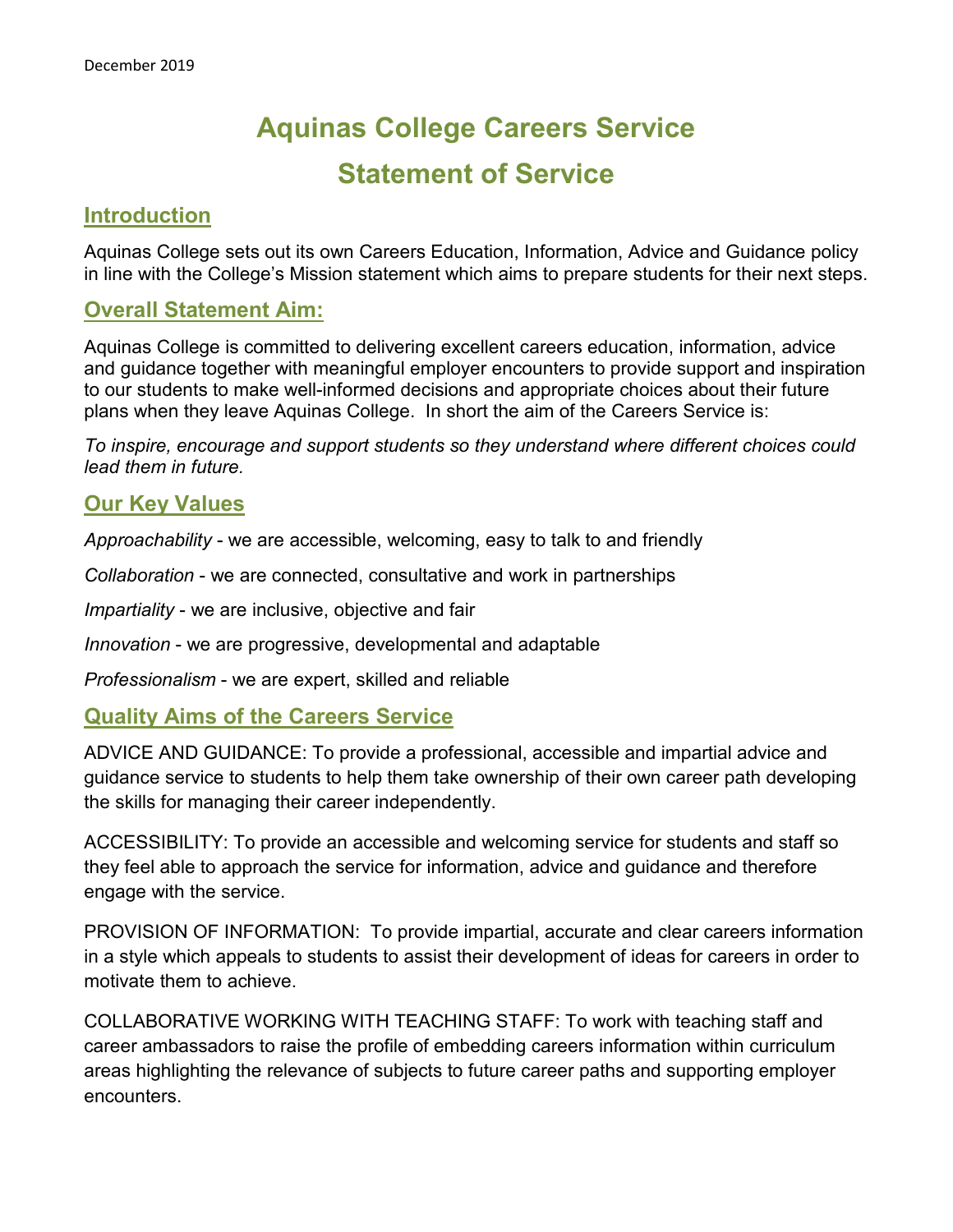COLLABORATIVE WORKING WITH PASTORAL TEAM**:** To design a stable careers programme in consultation with the pastoral team. The programme will include the importance of Maths, English, employability skills, labour market information and challenging stereotypical thinking which will be delivered through the college tutorial programme.

PARTNERSHIP WORKING WITH EXTERNAL ORGANISATIONS**:** To foster stronger links with universities, colleges, employers, training providers and relevant agencies so that students are better informed and exposed to a wider range of information about future choices.

### **Responsibilities – who we are, what we do**

Our Careers Service staff are well qualified in Advice and Guidance and are committed to updating their skills and knowledge through Continuing Professional Development.

The appointed Careers Lead is Carol Mayall - who takes a strategic overview of the service working with the Careers Enterprise Co-ordinator and Karl Grimes from GM Hub on implementing the Gatsby benchmarks and is the link to the Senior Tutors contributing to the pastoral programme. John Morrison is the Careers Manager responsible for the management of the Careers Department as well as being a careers adviser. Marina Bowden and Louise Wilson are both careers advisers whose primary role is to enhance the students' knowledge of the full range of options available to them. Through workshops, group sessions, one-to-one interviews, employer and university visits and talks; the aim is to ensure each student has the resources and support available to them to make informed choices about their career and education.

Performance is monitored in a series of ways through peer to peer reviews, observation and student feedback.

## **Aim of the Statement of Service**

The aim of this Statement of Service is to clearly identify the services offered by the Aquinas Careers Service and how it can be accessed by students. It also sets out our expectations of students and partnership organisations with which we work.

## **Review of the Statement of Service**

A review will be carried out annually as part of the quality review cycle using feedback obtained from students, staff, parents and information from partners including apprenticeship training providers, employers and universities.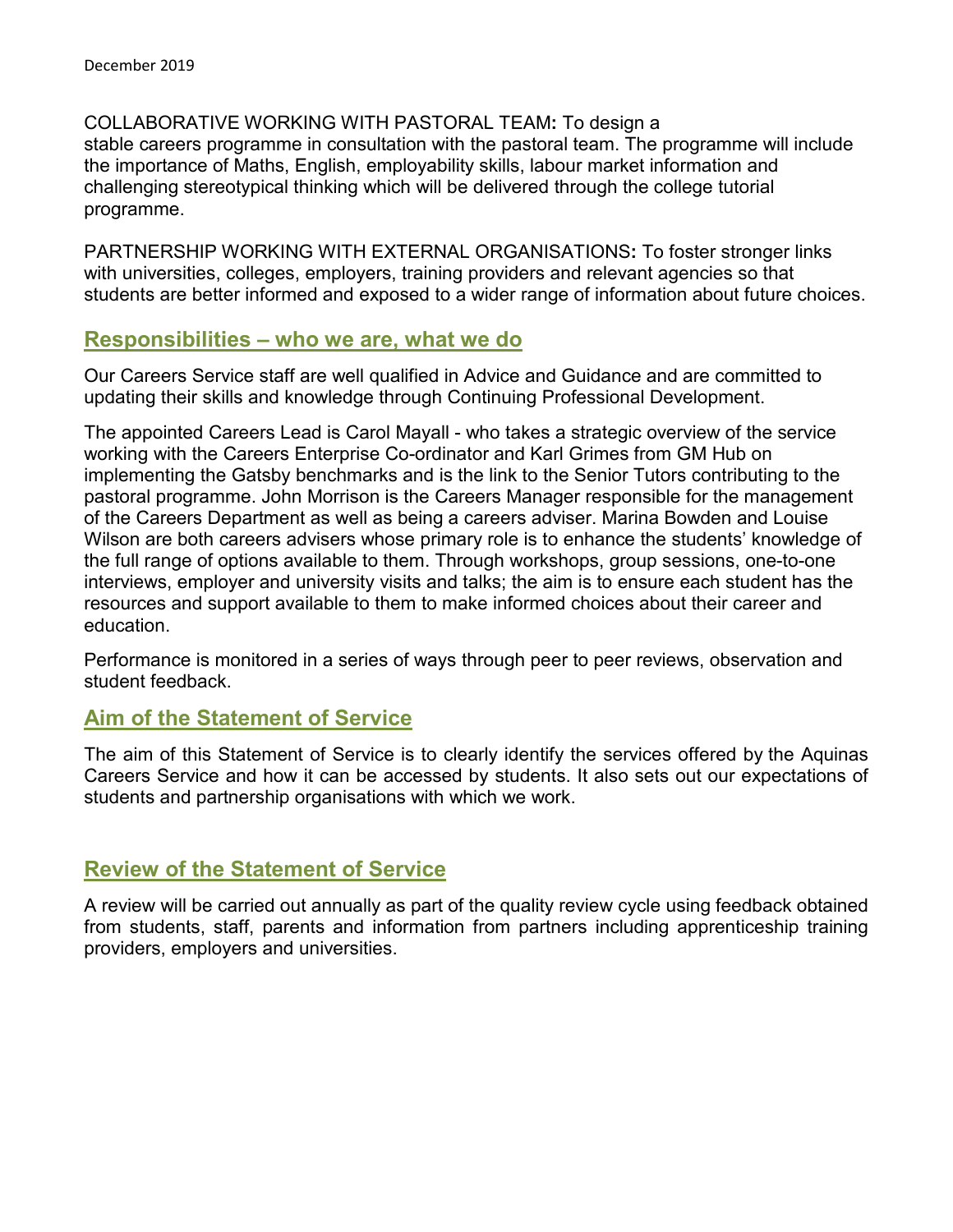## **Services For Students**

Aquinas College believes the Gatsby benchmarks represent sector-wide best practice and is committed to embedding these into its provision so they form the basis of its offer to students.

#### *Gatsby Benchmark 1. A stable Careers Programme*

The department plans a relevant careers tutorial programme to be delivered to all daytime students via the 10:10 sessions and assemblies which actively seeks to raise the aspirations of all learners and embed British values. We will work with Senior Tutors to make sure the programme content is delivered accurately and at relevant times during the academic year. The careers programme is approved by the Board of Governors and the governor with responsibility for careers.

A series of careers workshops related to Induction, Careers Education, Higher Education, Alternatives to HE and Employability are delivered throughout the year which are advertised via the bulletin.

#### *Gatsby Benchmark 2: Learning from Career and Labour Market Information*

Awareness of Labour Market Information will be delivered through tutorial and assemblies. Access to LMI is on the Careers area of the College website and parents/carers will have the opportunity to attend an information session during our After Aquinas Evening. Employers will be encouraged to mention LMI when they deliver presentations to students at the college. Students have access to Unifrog which contains LMI information on all sectors and they are introduced to this through our Career induction sessions.

#### *Gatsby Benchmark 3: Addressing the needs of each pupil*

Students are supported through the pastoral system each having a Group Tutor and Senior Tutor. We have pastoral days through the year where students have the opportunity to speak on a one to one basis with their group tutor who are able to give initial information about progression and opportunities. Career advisers offer career appointments to all students and students are given an induction into the careers department at the start of the year. We ask students to complete an initial survey letting us know their previous experiences of careers support at school. At college we have designed our own career plan, where students are able to maintain their own records of career development. It contains information to support students at each stage of their decision making journey.

The careers manager works closely with GM Higher and we advertise and encourage students to apply for social mobility schemes including the Manchester Access Programme. The tutorial programme promotes equally progression opportunities for apprenticeships and university and challenges stereotypical thinking. We provide a range of enrichment activities to support students in developing their skills and helping them with progression interviews whether it be for employment or university. Each week a careers adviser from the local authority is at college supporting vulnerable and SEND students with careers guidance. We also offer specific support to our high achievers via the AQ Scholars programme.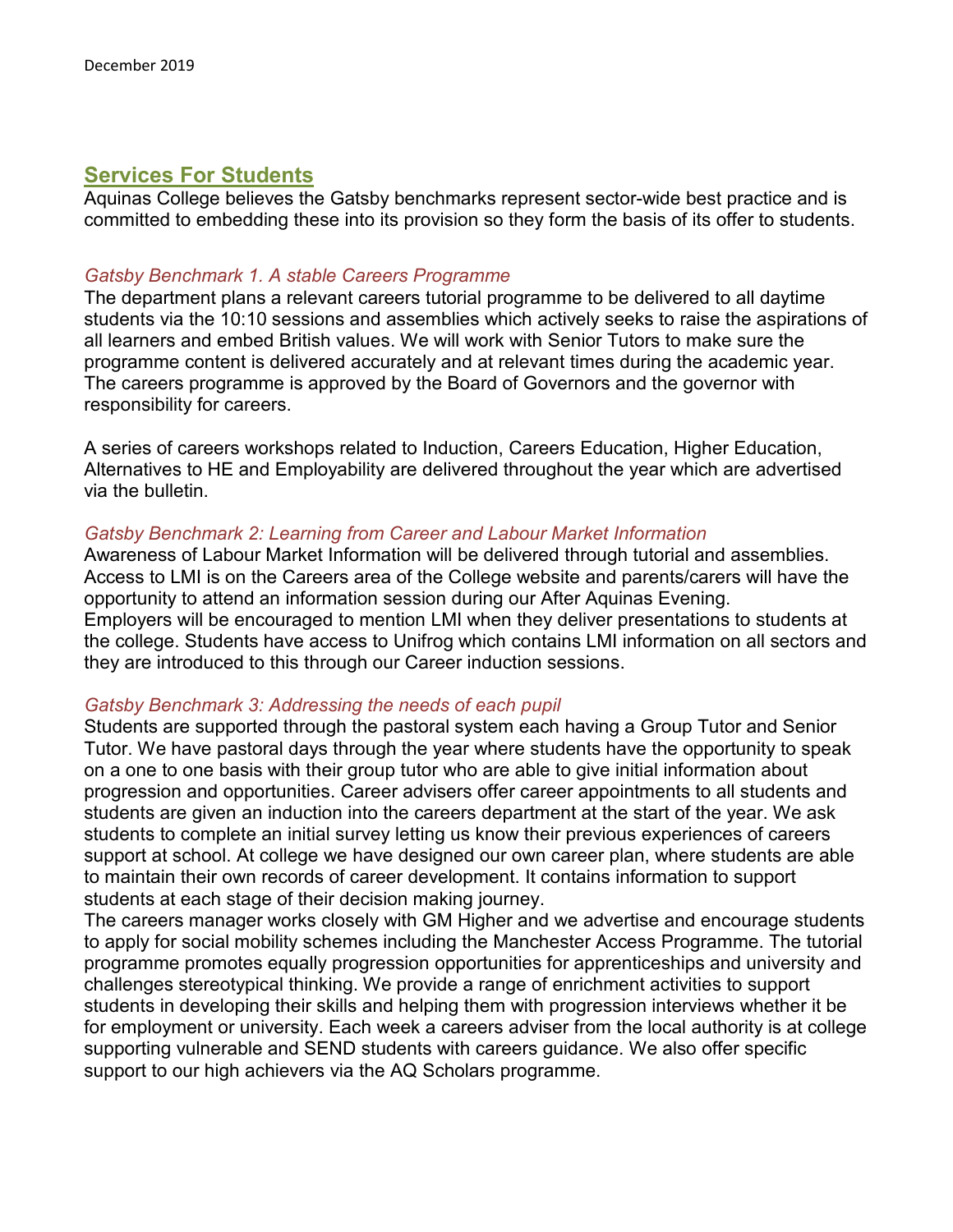#### *Gatsby Benchmark 4: Linking Curriculum Learning to Careers*

Each subject area embeds careers information within the teaching. This not only includes the importance of maths and English but also examples of the relevance of their subject in the world of work. As well as this we also plan to have specific sessions throughout the year that focuses on careers within the subject, whether it be related to the skills or specific subject content. To support this work teachers invite guest speakers from employment or universities to deliver sessions relating to course content but with a practical careers focus. The pastoral system including Ethics also contributes to the understanding of careers, stereotypical thinking and the importance of employability skills.

#### *Gatsby Benchmark 5: Encounters with employers and employees*

All students have the opportunity to have a meaningful encounter with up to six employers on our careers day held in June each year. On this day we invite over 60 employers/employees from various sectors to speak to students. We work closely with the local Chamber of Commerce and the Economic Alliance group who support us in gaining interactions with employer's aswell as our Careers Enterprise Adviser. Students also have the opportunity to engage with employers through tutorial activities, for example during National Apprenticeship and National Careers Week we have speakers each day. Subject areas also have guest speakers giving students the opportunity to interact and gain understanding of the world of work. Many departments invite ex-students to speak to their current cohort. Through our enrichment programme we also offer opportunities, for example, the Career Champion Programme involves mock interviews, workshops on different career aspects including CV writing, interview techniques and we have a networking sessions where students can ask questions of local employers. We also offer our Tomorrow's Teachers programme and Tomorrow's Engineers where students get the opportunity to talk to people working in these areas as well as a visit to the workplace.

#### *Gatsby Benchmark 6: Experiences of the workplace*

The College has a work experience week where we encourage students to gain their own work experience placement to support understanding of a career area to assist in making a well informed decision. However, we understand that our timetable does not always fit with an employer, so if a student gains a meaningful placement at an alternative time of the year, we encourage students to take the opportunity. They are also advised to complete work experience in holiday periods, where possible. Many students have the opportunity to experience the work place through the curriculum or specific career department related visits. A number of departments offer college trips, some compulsory, others voluntary to workplaces including visits to The Law Courts, Chester Zoo and then further afield to Macy's in New York, Google in San Francisco and schools in India.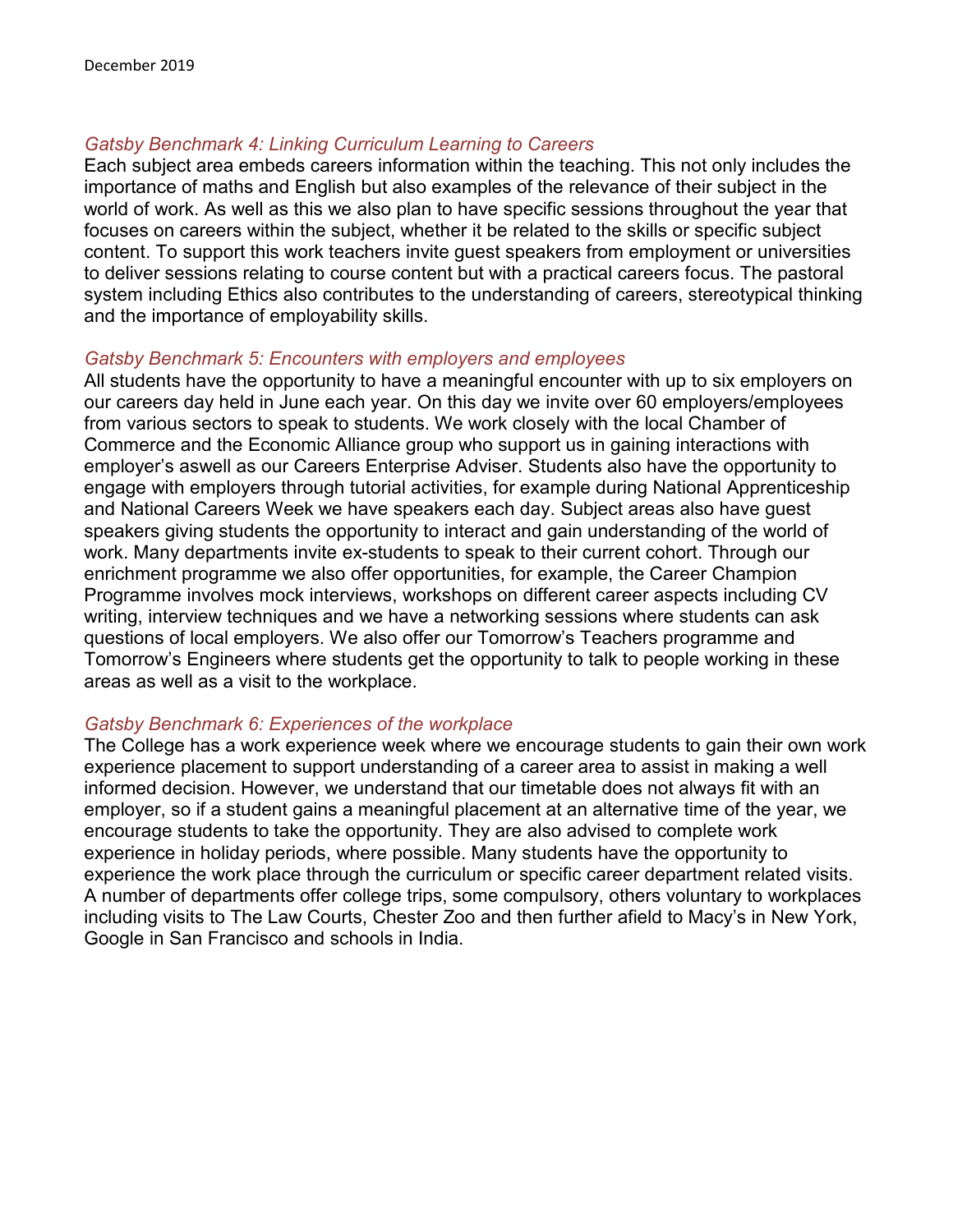#### *Gatsby Benchmark 7: Encounters with Further and Higher Education*

The College runs its own progression research event each year called After Aquinas which gives students and parents/carers the opportunity to engage with universities, training providers, FE colleges and employers offering apprenticeship schemes. There are usually over 50 guests attending and a large proportion of students along with their parents/carers. A number of specific talks relating to students finance, UCAS application process, LMI, University Life, apprenticeships and medic applications are also delivered throughout the evening. We take students who are struggling with making progression decisions to the UK Research Event and encourage all students to attend university open days in the summer term. The Media, Art and Performing Arts Departments take students to the UCAS Design event in Manchester. Many departments also invite representatives from college and universities into the classrooms. The Careers Department regularly invites universities and training organisations into college to deliver sessions with our students or they are available for drop-in sessions.

#### *Gatsby Benchmark 8: Personal Guidance*

Students are able to make an appointment with one of our three highly qualified career advisers who offer appointments from 8.30am to 4.30pm four days per week and 8.30am to 4pm on Friday. Each student will work with the adviser to produce a time bound, specific and achievable action plan. A copy of this will be emailed to the student which will help to give the student ownership of their future career path. A careers adviser from Stockport Council also works with the College to support potential NEETS and Pathways students. Students who are enrolled on adult education courses are able to make appointments with the career advisers. The career advisers offer drop-in sessions, employability training, information on vacancies and other opportunities. Mock interviews are available to all students: some being targeted to specific university courses.

We will provide a series of events, visits and guest speakers to help develop the students' knowledge of the opportunities after Aquinas. This will be facilitated in conjunction with employers, apprenticeship training providers and universities.

The Careers library has an array of information and resources and there are numerous on-line packages as well as our own careers website where students can gain information.

## **What the Aquinas College Careers Service asks from**

#### *Students*

- To show respect and courtesy to all staff and be honest about their needs.
- To attend booked appointments, talks and workshops on time and to take an active part where appropriate.
- To inform us as soon as possible if unable to keep an appointment.
- To conduct themselves in a responsible manner when communicating with universities, employers and training providers. If appointments have been made with these organisations we would expect students to attend or cancel when appropriate.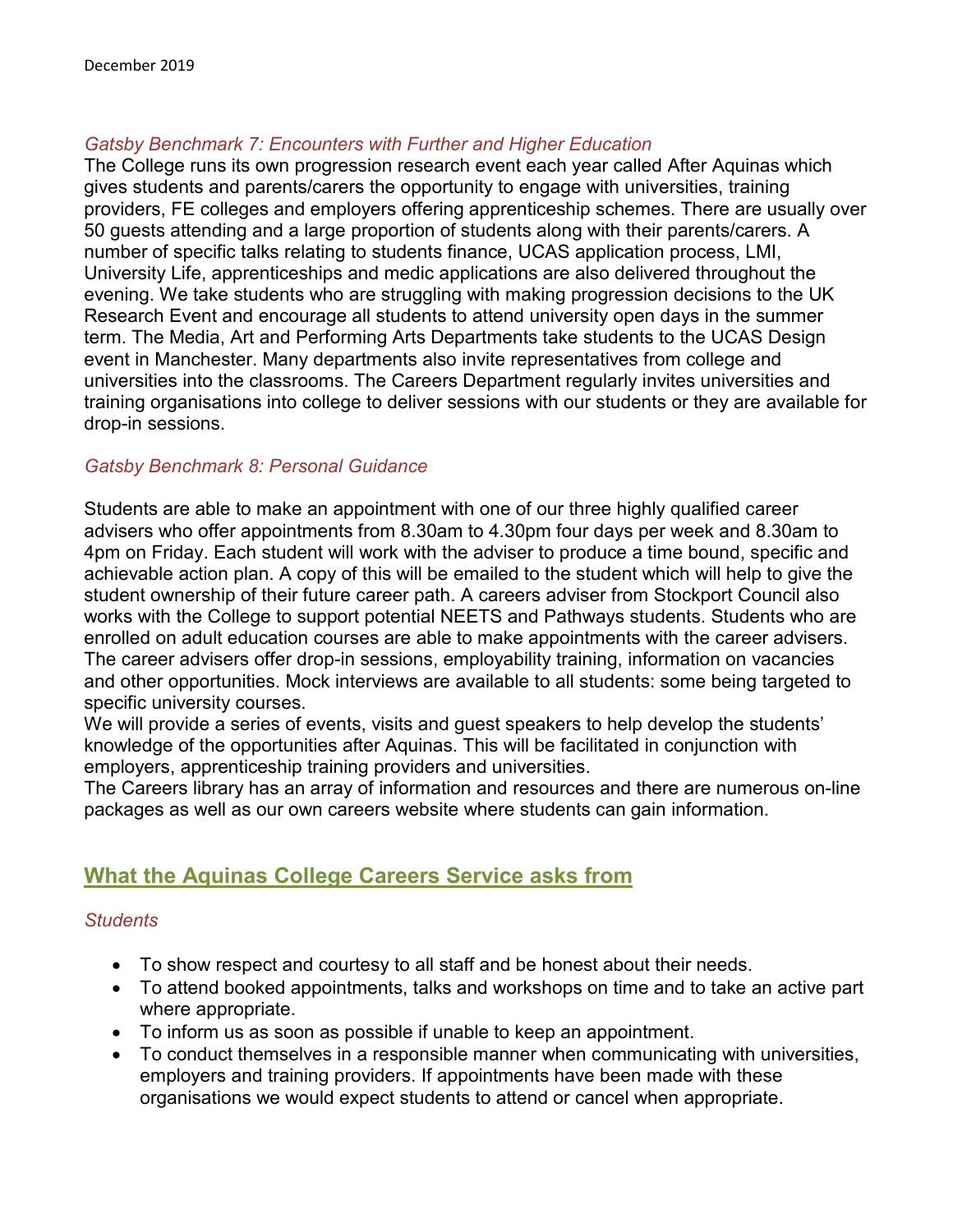• Give feedback on our service when requested to enable us to improve the service we offer.

#### *Universities, Employers and Training Providers*

- To provide us with employment vacancy opportunities than conform to all equal opportunities legislation. The Aquinas College Careers Service reserves the right not to accept vacancy opportunities that contravene legislation or do not conform to best practice.
- For the universities to give advice on applying, personal statement writing and up-dated information on courses.
- For training providers to act in the best interests of the students, to make available to the College vacancy opportunities and to inform the College when a student has been successfully placed.

#### *Parents/carers*

• To encourage your child to engage with all the career opportunities available so they are able to make an informed choice.

In return employers, universities and training providers can expect from the Aquinas College Careers Service the facilitating of access of all students to open days, employer and apprenticeship vacancies, events, recruitment information, support with UCAS applications as well as the organisation of an After Aquinas Event.

## **Service Availability**

The main hours of the service are Monday to Friday from 8.30am to 4.30pm. These hours may vary depending on the number of external career events that take place during the week. There are a range of ways that students can access the service. During opening hours there are drop in and booked appointments, tutorials and workshops. After hours the careers service can be accessed via email. When students e-mail the careers advisers they aim to reply within 24 hours. Adult education students can book an appointment in consultation with the careers advisers. The service uses Twitter and we have our own Careers Website containing a range of resources.